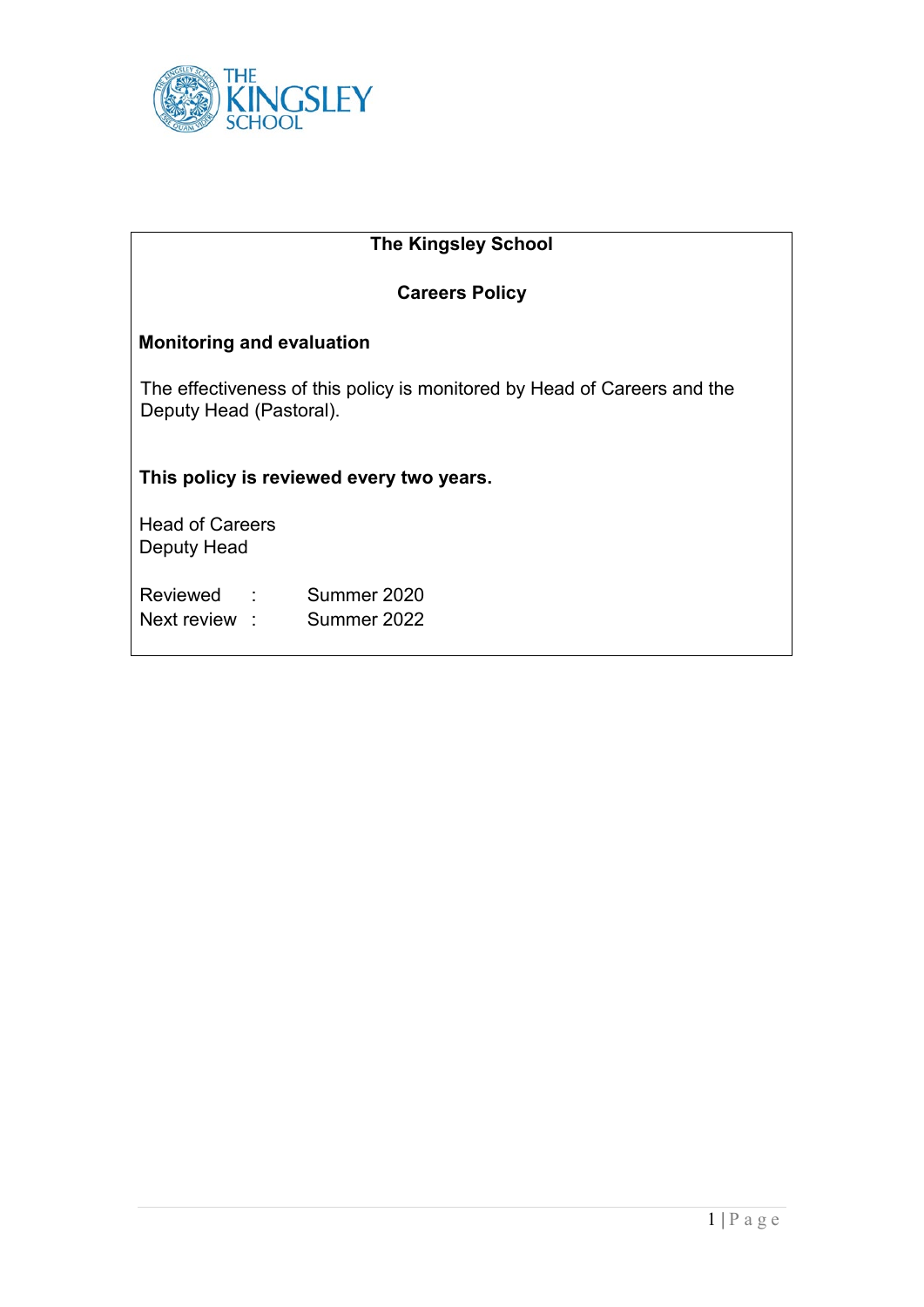

# **The Kingsley School**

## **Policy for Careers Education, Information, Advice and Guidance**

#### **Rationale**

An effective programme of careers education in school, supported by effective careers advice, information and guidance helps to motivate, encourage and inform students, helping them on their journey to a fulfilling career.

#### **Aims**

Kingsley's career programme reflects the aims and aspirations of our students. With a programme of activities throughout Senior School and Sixth Form, we support the students to explore career areas they may be aware of, but also to broaden their knowledge and experiences to motivate them to consider a range of possibilities. We encourage them to challenge the stereotypes, to raise their aspirations and to develop themselves and their talents.

Just as important however, we want to support them in developing the employability skills needed to succeed in today's rapidly evolving workplace – adaptability, resilience and a good understanding of their own strengths and attributes to make effective career decisions throughout their lives. We want to equip our students with the skills and knowledge necessary for successful transition to university/college, apprenticeships or employment.

The careers department aims to help students:

- Assess their personal skills, talents, interests and aspirations.
- Aim high in their education and career choices.
- Develop decision making skills.
- Increase their awareness of educational training and careers opportunities.
- Make a successful transition from school to higher education and into work.
- Feel empowered to plan and manage their own futures.
- Foster a love of life-long learning and continual self-development to help sustain employability and achieve personal and economic wellbeing throughout their lives.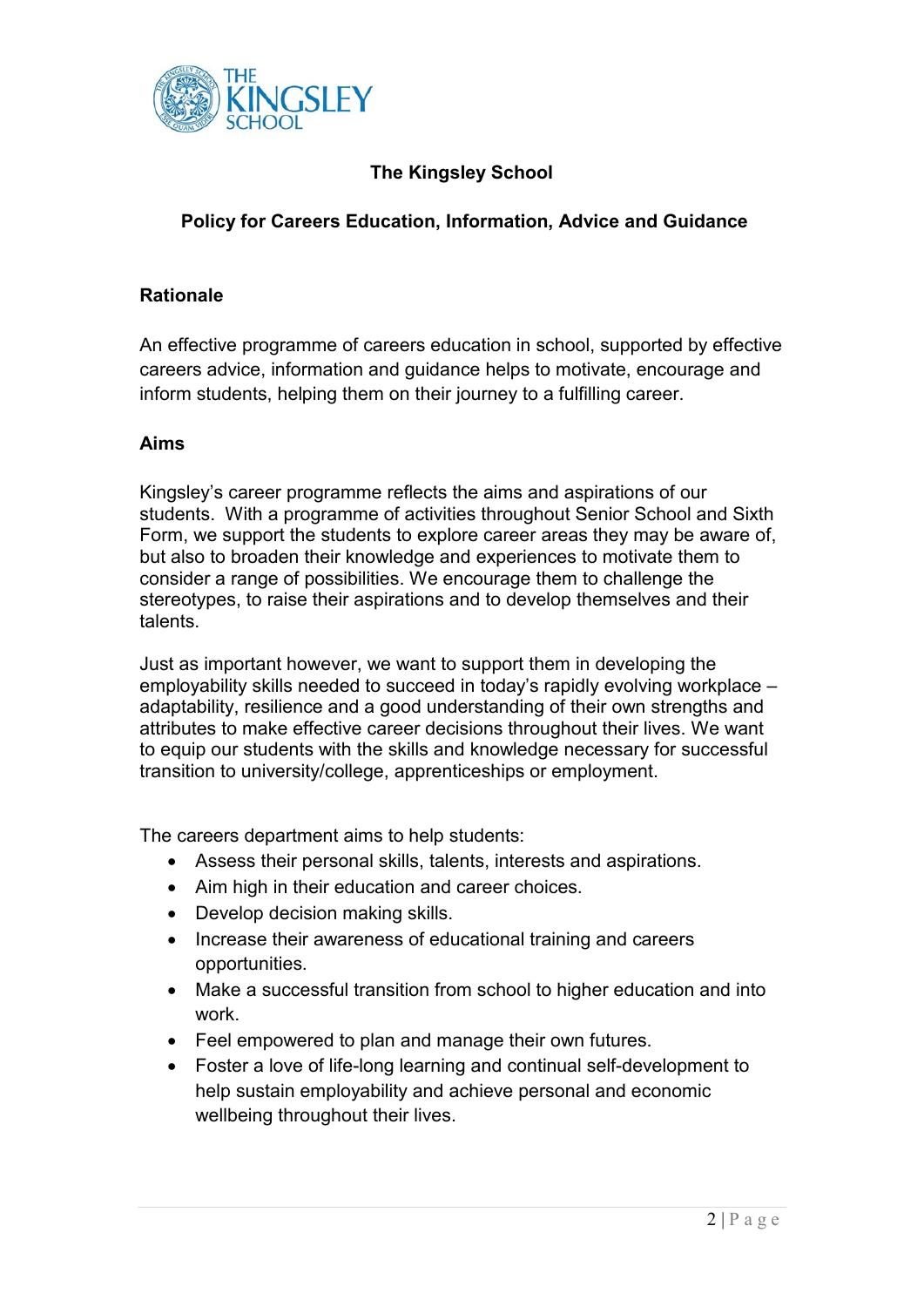

## **Objectives**

- To provide a structured careers programme, relating to the specific requirements of each year group.
- To develop employability skills in all students via the curriculum, assemblies, tutor time and off-site days.
- To provide opportunities for students to listen to and question people from different areas of employment.

## **Management**

The Head of Careers is responsible for co-ordinating the careers programme under the supervision of C. McCullough, Deputy Head.

## **Staffing**

The Head of Careers leads the careers programme, additionally, all staff are expected to contribute to the careers education and guidance programme through their roles as tutors and subject teachers.

## **Curriculum**

The careers programme includes careers education (years 6-13), individual careers guidance interviews, information and research activities, workexperience opportunities (years 10 & 12), and other focused events, e.g. a Careers Fair (biennially).

## **Resources**

Funding is allocated from the annual school budget planning. No-cost provision is actively sought. Students have access to a dedicated Careers Room (in Sixth Form) which is continually updated with relevant materials, dates of external events and other opportunities, and a small section of the LRC is devoted to Careers resources.

## **Staff development**

Staff training needs for planning and delivering the careers programme have been assessed and training planned to meet them. Funding will be accessed from the training budget held by the school.